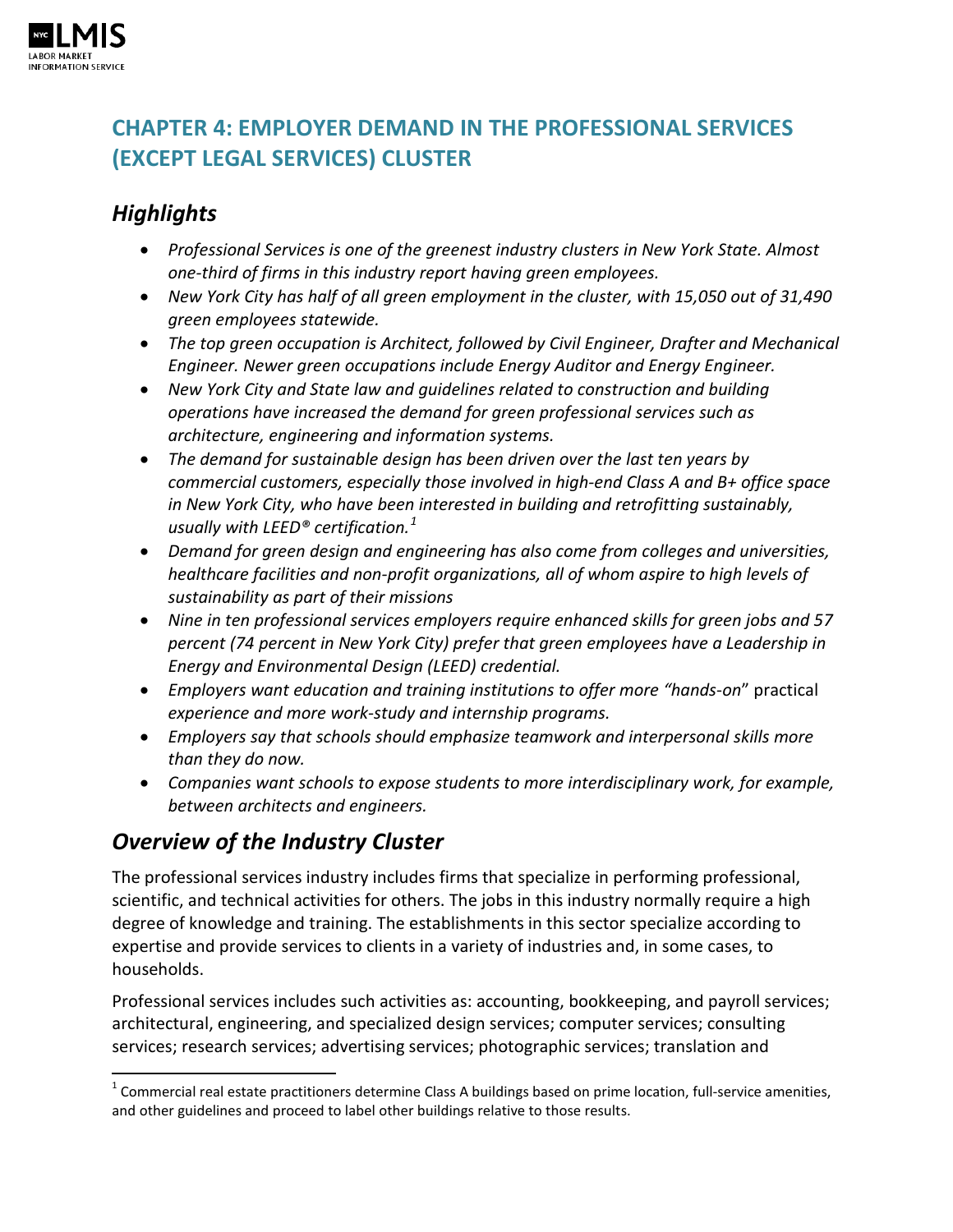interpretation services; veterinary services; and other professional, scientific, and technical services.

*Green services* in this sector are focused in the architecture, engineering, management, scientific, and technical consulting services industries. Environmental consulting firms identify and evaluate environmental problems and offer solutions. They may advise clients about controlling harmful emissions, cleaning up contaminated sites, establishing recycling programs, and complying with government environmental laws and regulations. Architects and engineers are involved in both the design of new construction projects and retrofits to existing buildings, including the design of electrical and heating/cooling systems. Engineering firms have been very involved in offering the energy audits and retro-commissioning plans required by the December 2009 NYC Greener, Greater Buildings Plan legislation, Local Laws 84, 85, 87 and 88.

Also included in this industry, energy consultants may advise clients on how to reduce costs by utilizing energy-efficient machinery. Green chemists and chemical technicians are involved in the design, development, and implementation of chemical products and processes that reduce or eliminate substances hazardous to the environment.

**Distribution of Firms and Employment.** In the fourth Quarter of 2010, there were 14,416 firms in the professional services (ex-legal services) industry in New York State, employing 138,556 people. Thirty-five percent of the firms and 37 percent of the jobs were located in New York City, while another 31 percent of the firms and 27 percent of the jobs were located in the other downstate regions of Long Island and the Hudson Valley.

|                                         |               | <b>Firms</b> | Employment    |            |
|-----------------------------------------|---------------|--------------|---------------|------------|
|                                         |               | Share of     |               | Share of   |
|                                         | <b>Number</b> | <b>NYS</b>   | <b>Number</b> | <b>NYS</b> |
| New York State                          | 14,416        |              | 138,556       |            |
| Capital / Mohawk Valley / North Country | 1,100         | 8%           | 16,451        | 12%        |
| Central/Southern Tier                   | 710           | 5%           | 11,625        | 8%         |
| <b>Hudson Valley</b>                    | 1,922         | 13%          | 14.992        | 11%        |
| Long Island                             | 2,523         | 18%          | 21,542        | 16%        |
| New York City                           | 5,030         | 35%          | 50,794        | 37%        |
| Region Not Classified*                  | 1,790         | 12%          | 5,512         | 4%         |
| Western NY/Finger Lakes                 | 1.341         | 9%           | 17.639        | 13%        |

| DISTRIBUTION OF PROFESSIONAL SERVICES FIRMS AND EMPLOYMENT BY REGION |  |
|----------------------------------------------------------------------|--|

**SOURCE | 4Q 2010, QCEW**

*\*Note: Refers to firms that did not provide a specific location in New York State.*

There is a strong regional concentration of architecture, engineering and consulting jobs in New York City, and firms that are located in the City work on projects around the state and around the world. New York City is the headquarters of several top-50 design firms, and six of the top 50 green design firms (McGraw-Hill Construction).

Roughly three-quarters of the firms in this industry are small businesses with five employees or less. While there are many small firms employing architects, engineers, and consultants,

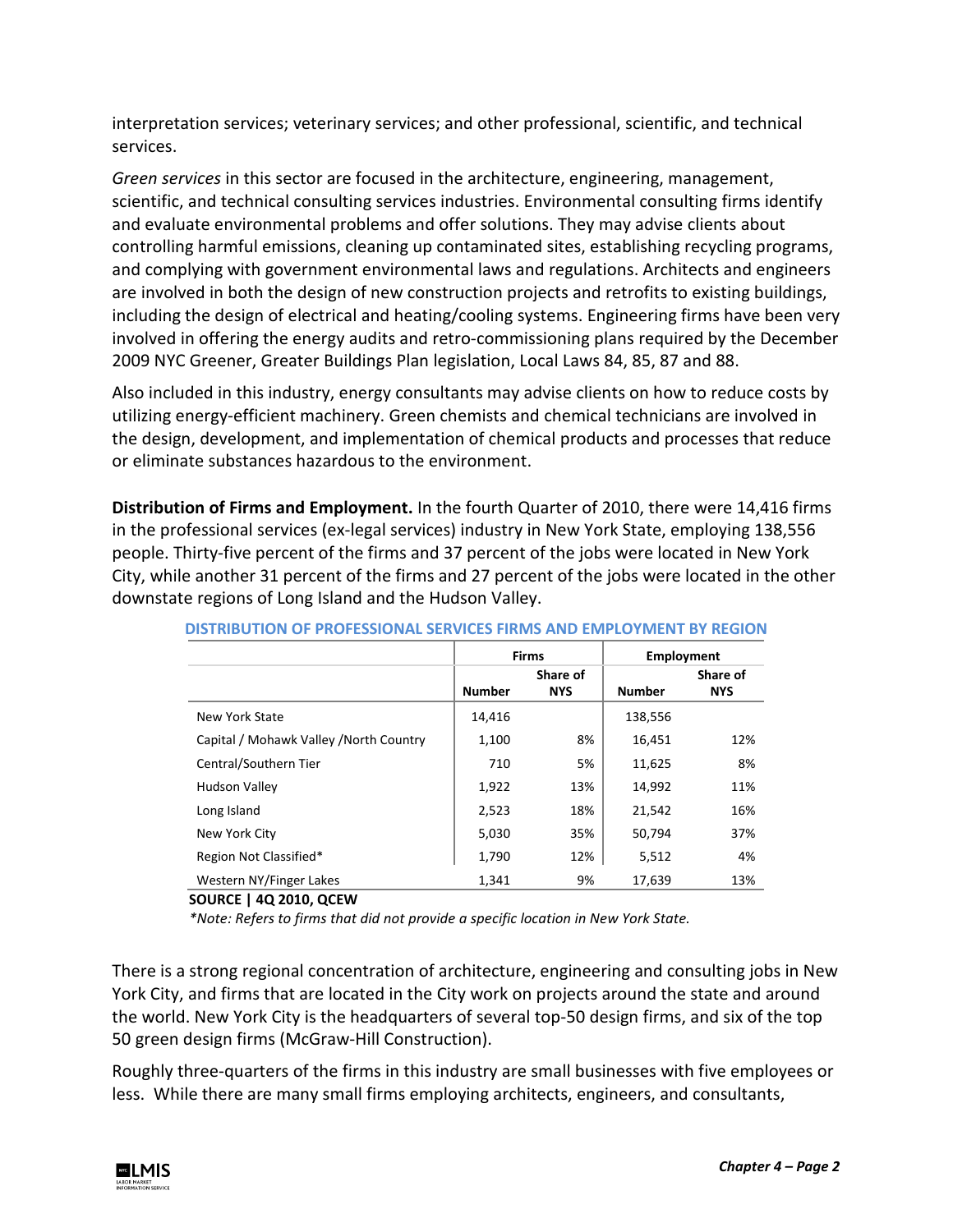billings are dominated by a smaller number of large firms. In architecture, for example, the two percent of firms with 100 or more employees account for 36 percent of total billings (American Institute of Architects). Likewise, although there are 60,000 engineering services firms in the United States (including the engineering divisions of major construction companies), the 50 largest firms account for 35 percent of industry revenue (First Research). In the New York City region, there are 2,595 engineering services firms; those with over 100 employees make up 3 percent of the total number of firms but 36 percent of employees and 54 percent of total sales (C. Barnes and Co.).

|                      |              |                  |              | <b>Percent of total</b> |  |  |  |
|----------------------|--------------|------------------|--------------|-------------------------|--|--|--|
|                      | <b>Firms</b> | <b>Employees</b> | <b>Firms</b> | <b>Employees</b>        |  |  |  |
| <b>ALL EMPLOYEES</b> | 14,509       | 141,102          |              |                         |  |  |  |
| 0-5 EMPLOYEES        | 11,062       | 16,323           | 76%          | 12%                     |  |  |  |
| 6-10 EMPLOYEES       | 1,359        | 10,289           | 9%           | 7%                      |  |  |  |
| 11-20 EMPLOYEES      | 958          | 13,844           | 7%           | 10%                     |  |  |  |
| 21-50 EMPLOYEES      | 694          | 21,706           | 5%           | 15%                     |  |  |  |
| 51-100 EMPLOYEES     | 243          | 17,357           | 2%           | 12%                     |  |  |  |
| 101-250 EMPLOYEES    | 140          | 21,390           | 1%           | 15%                     |  |  |  |
| 250+ EMPLOYEES       | 53           | 40,193           | 0%           | 28%                     |  |  |  |
|                      |              |                  |              |                         |  |  |  |

#### **DISTRIBUTION OF PROFESSIONAL SERVICE FIRMS (EX-LEGAL SERVICES) IN NEW YORK STATE**

**SOURCE |** QCEW, 4Q 2010.

**Industry Market Drivers.** Architecture and engineering firms are typically hired by property or building owners before they hire a general contractor for a new construction or remodeling project. For this reason, demand for architectural and engineering services is tied to the cyclical factors affecting construction demand, and employment in the sector tends to suffer when investment in new construction declines, as it did in the early 1990's and again since 2008. (American Institute of Architects) (Dunlop). Consulting firms advise businesses on a wider range of practices, so demand for them is less tied to business cycle dynamics.

Architects are particularly important on non-residential construction projects. Architects design about 75 percent of such projects, and are involved in reviewing or approving a larger share beyond that. Because the architect is involved at the very beginning of a project, architectural billings are a leading indicator for the construction market: the architectural planning and design phases precede the beginning of the construction phase by around a year (Saltes). The phases of professional architectural services span from planning to design & documents through on-side observation during construction. Due to this longer duration, architectural services can be studied as a barometer of the construction industry.

Because demand for architects and engineers is tied to demand for construction, employment in the sector was strongly affected by the recent housing boom and the subsequent recession. Between 2005 and 2008, gross billings at architecture firms rose more than 50 percent, according to the American Institute of Architects. The industry then suffered due to the recession and the decline in construction, although declines in employment lagged declines in

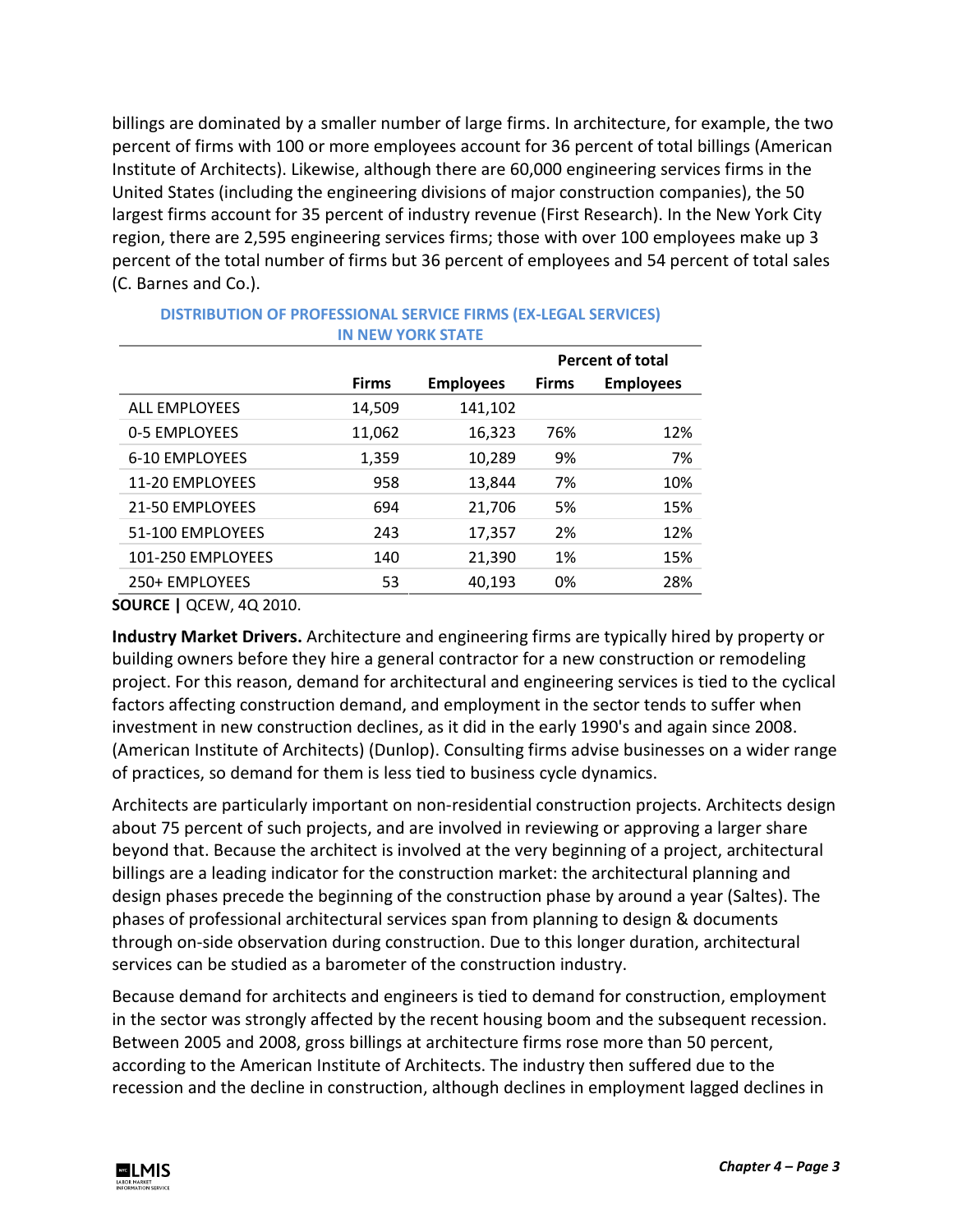the construction sector. After peaking in 2008, payrolls at architecture firms declined by over 12 percent. Although residential activity increased dramatically during the housing boom, by 2008 it had declined substantially even as commercial and institutional activity increased. In 2008, institutional projects as a share of billings were at the highest level in 15 years. This share may have increased further since then, as government spending on infrastructure remains one of the major drivers of demand for construction. (American Institute of Architects).

The downturn in construction has been felt strongly. Many projects have been put on hold or stopped; new commissions have not been plentiful. Many architecture firms have downsized and new architects are not being hired as readily. (AIA)

**Recent Developments.** As demonstrated in the charts below and on the next page, employment in this sector is generally cyclical but has grown more quickly than private sector employment overall. During the most recent recession — and the prior two — there were significant declines in this sector's employment.





**SOURCE |** QCEW 1990 to 2010 Annual Average Employment

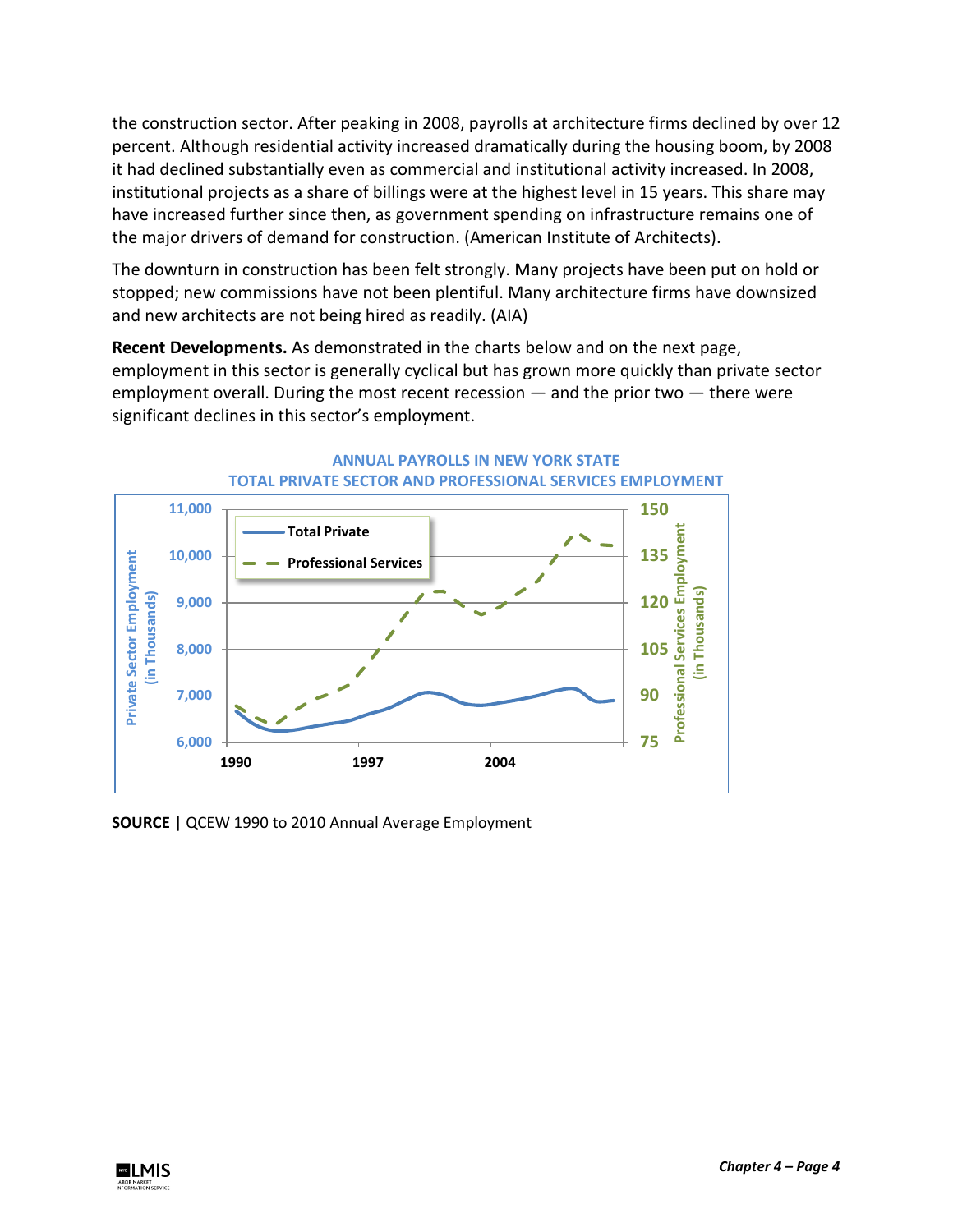

**YEAR-OVER-YEAR CHANGES IN MONTHLY PAYROLLS: TOTAL PRIVATE AND PROFESSIONAL SERVICES**

**SOURCE |** QCEW Monthly Over-the-Year Change

**Wages.** The chart below lists – in descending order by educational requirement – the median annual wages in New York State and typical preparation needed for occupations in the professional services cluster. Note that this chart includes only occupations commonly found in the green economy, according to O\*NET's *Greening of the World of Work.[2](#page-4-0)*

| WANLJAND IIF<br><b>FILEMINATION</b><br>ULLUF ATIVIIJ                 |               |                                                   |  |  |  |  |  |
|----------------------------------------------------------------------|---------------|---------------------------------------------------|--|--|--|--|--|
| Occupation                                                           | <b>Median</b> | <b>Typical Preparation</b>                        |  |  |  |  |  |
|                                                                      | Pay           |                                                   |  |  |  |  |  |
| Environmental Scientists and Specialists, Including Health (Climate  | \$68,100      | Master's degree                                   |  |  |  |  |  |
| Change Analysts, Environmental Restoration Planners, Industrial      |               |                                                   |  |  |  |  |  |
| Ecologists)                                                          |               |                                                   |  |  |  |  |  |
| Social Scientists and Related Workers, All Other (Transp. Planners)  | \$68,040      | Master's degree                                   |  |  |  |  |  |
| Advertising and Promotions Managers (Green Marketers)                | \$129,520     | Bachelor's or higher degree, plus work experience |  |  |  |  |  |
| <b>Engineering Managers</b>                                          | \$124,290     | Bachelor's or higher degree, plus work experience |  |  |  |  |  |
| <b>Natural Sciences Managers</b>                                     | \$116,220     | Bachelor's or higher degree, plus work experience |  |  |  |  |  |
| Computer Software Engineers, Systems Software                        | \$93,350      | Bachelor's degree                                 |  |  |  |  |  |
| <b>Financial Analysts</b>                                            | \$90,500      | Bachelor's degree                                 |  |  |  |  |  |
| <b>Electrical Engineers</b>                                          | \$80,440      | Bachelor's degree                                 |  |  |  |  |  |
| Architects, Except Landscape and Naval                               | \$79,280      | Bachelor's degree                                 |  |  |  |  |  |
| <b>Environmental Engineers</b>                                       | \$78,580      | Bachelor's degree                                 |  |  |  |  |  |
| <b>Civil Engineers</b>                                               | \$76,920      | Bachelor's degree                                 |  |  |  |  |  |
| Mechanical Engineers (Fuel Cell Engineers, Automotive Engineers)     | \$73,250      | Bachelor's degree                                 |  |  |  |  |  |
| <b>Chemists</b>                                                      | \$70,580      | Bachelor's degree                                 |  |  |  |  |  |
| Business Operations Specialists, All Other (Energy Auditors,         | \$67,400      | Bachelor's degree                                 |  |  |  |  |  |
| <b>Sustainability Specialists)</b>                                   |               |                                                   |  |  |  |  |  |
| <b>Public Relations Specialists</b>                                  | \$61,660      | Bachelor's degree                                 |  |  |  |  |  |
| <b>Commercial and Industrial Designers</b>                           | \$58,190      | Bachelor's degree                                 |  |  |  |  |  |
| Life, Physical, and Social Science Technicians, All Other (Precision | \$42,960      | Bachelor's Degree                                 |  |  |  |  |  |

**WAGES AND TYPICAL PREPARATION FOR GREEN PROFESSIONAL SERVICES OCCUPATIONS**

<span id="page-4-0"></span> <sup>2</sup> Dierdoff, E., J. Norton, D. Drewes, et al., *Greening of the World of Work: Implications for O\*NET-SOC and New and Emerging Occupations,* National Center for O\*NET Development, *2009.* They

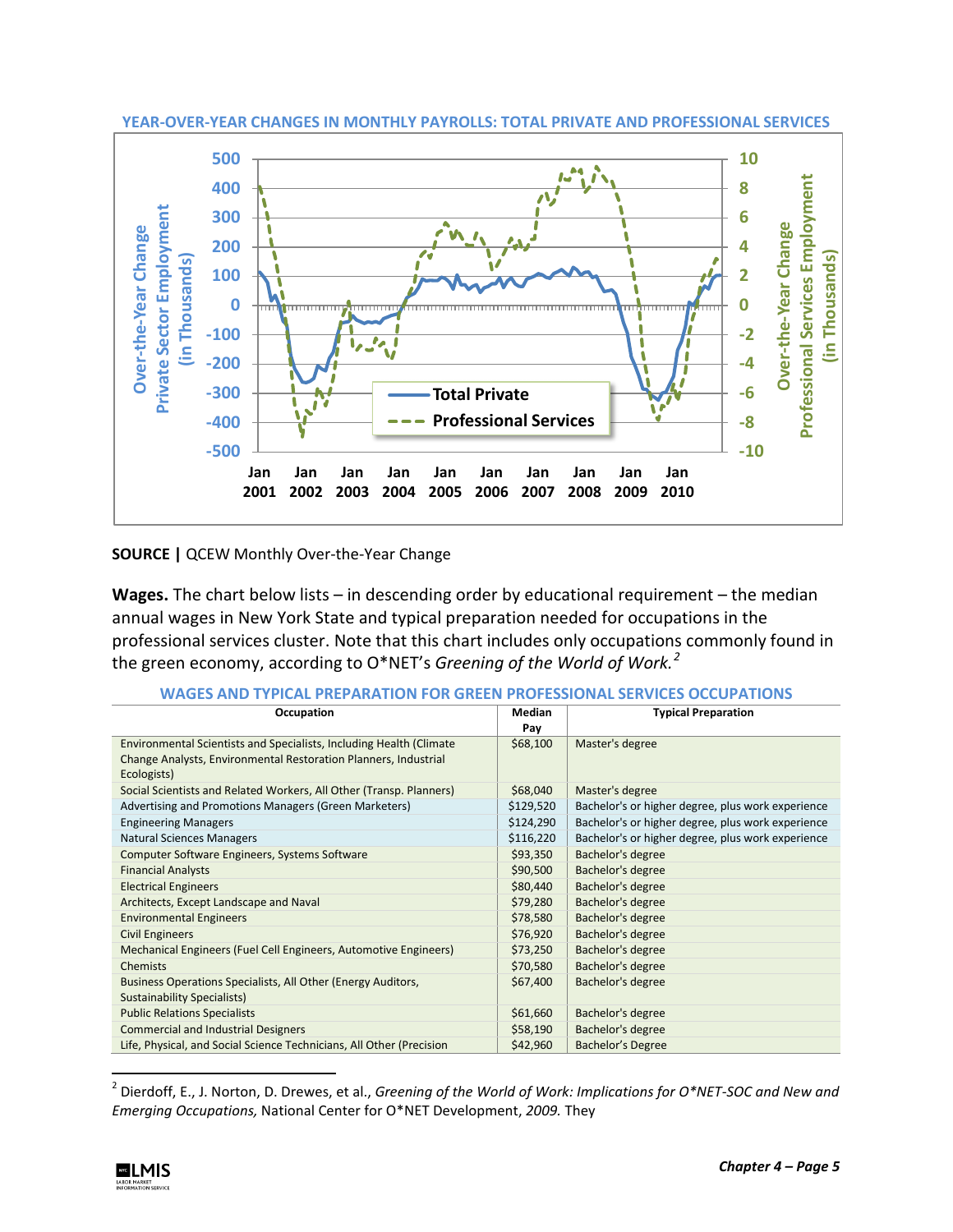| Occupation                                                        | <b>Median</b> | <b>Typical Preparation</b>              |  |  |
|-------------------------------------------------------------------|---------------|-----------------------------------------|--|--|
|                                                                   | Pay           |                                         |  |  |
| <b>Agriculture Technicians)</b>                                   |               |                                         |  |  |
| <b>Chemical Technicians</b>                                       | \$42,450      | Associate degree                        |  |  |
| Production, Planning, and Expediting Clerks                       | \$45,050      | Moderate-term on-the-job training       |  |  |
| <b>Customer Service Representatives</b>                           | \$33,190      | Moderate-term on-the-job training       |  |  |
| Laborers and Freight, Stock, and Material Movers, Hand            | \$24,460      | Short-term on-the-job training          |  |  |
| Sales Representatives, Wholesale and Manufacturing, Technical and | \$79,320      | Work experience in a related occupation |  |  |
| Scientific Products (Solar Sales Representatives and Assessors)   |               |                                         |  |  |
| Sales Representatives, Services, All Other (Energy Brokers)       | \$61,340      | Work experience in a related occupation |  |  |
| <b>Construction and Building Inspectors</b>                       | \$53,230      | Work experience in a related occupation |  |  |

**SOURCE |** Occupational Employment Survey; O\*NET Online

**Employment Projections.** Employment in the professional services cluster is projected to grow by 2.6 percent in New York State between the years of 2008 and 2018. This compares to growth of 0.5 percent in total nonagricultural wage and salary jobs.

**Demographic Trends.** The following chart displays the demographic characteristics of the professional services (ex-legal services) workforce in 2000 and in 2007-2009.

|                                    |         | <b>New York State</b> |        | <b>New York City</b> |
|------------------------------------|---------|-----------------------|--------|----------------------|
|                                    | 2000    | 2007-09               | 2000   | 2007-09              |
| <b>Total Workforce</b>             | 137,895 | 163,340               | 71,951 | 88,025               |
| New York State/City Residents      | 121,276 | 144,542               | 48,832 | 60,942               |
| Non-New York State/City Residents* | 16,619  | 18,798                | 23,119 | 27,083               |
| New York City                      | 42%     | 44%                   | na     | na                   |
| Long Island                        | 16%     | 16%                   | na     | na                   |
| <b>Hudson Valley</b>               | 13%     | 12%                   | na     | na                   |
| Upstate                            | 28%     | 27%                   | na     | na                   |
| <b>Bronx</b>                       | na      | na                    | 6%     | 6%                   |
| Kings                              | na      | na                    | 24%    | 26%                  |
| New York                           | na      | na                    | 45%    | 46%                  |
| Queens                             | na      | na                    | 21%    | 17%                  |
| Richmond                           | na      | na                    | 5%     | 5%                   |
| Male                               | 64%     | 64%                   | 50%    | 53%                  |
| Female                             | 36%     | 36%                   | 50%    | 47%                  |
| White                              | 79%     | 78%                   | 65%    | 64%                  |
| <b>Black</b>                       | 6%      | 6%                    | 12%    | 11%                  |
| Hispanic                           | 6%      | 7%                    | 11%    | 13%                  |
| Asian                              | 7%      | 8%                    | 9%     | 10%                  |
| Other                              | 2%      | 1%                    | 3%     | 2%                   |
| Age 18-34                          | 35%     | 31%                   | 44%    | 38%                  |
| 35-44                              | 25%     | 22%                   | 23%    | 24%                  |
| 44-54                              | 23%     | 26%                   | 20%    | 21%                  |
| $55+$                              | 16%     | 21%                   | 13%    | 16%                  |
| Less than high school or GED       | 2%      | 1%                    | 2%     | 2%                   |
| High school or GED                 | 8%      | 7%                    | 9%     | 8%                   |
| Some college                       | 22%     | 19%                   | 18%    | 14%                  |
| College or More                    | 69%     | 73%                   | 71%    | 76%                  |

**DEMOGRAPHIC CHARACTERISTICS OF THE PROFESSIONAL SERVICES CLUSTER WORKFORCE**

**SOURCE |** U.S. 2000 Decennial Census and 2007, 2008, and 2009 American Community Surveys public use microdata (PUMS) files. \*The remaining counts that appear in the table are of people who both live *and* work in New York State and City, respectively.

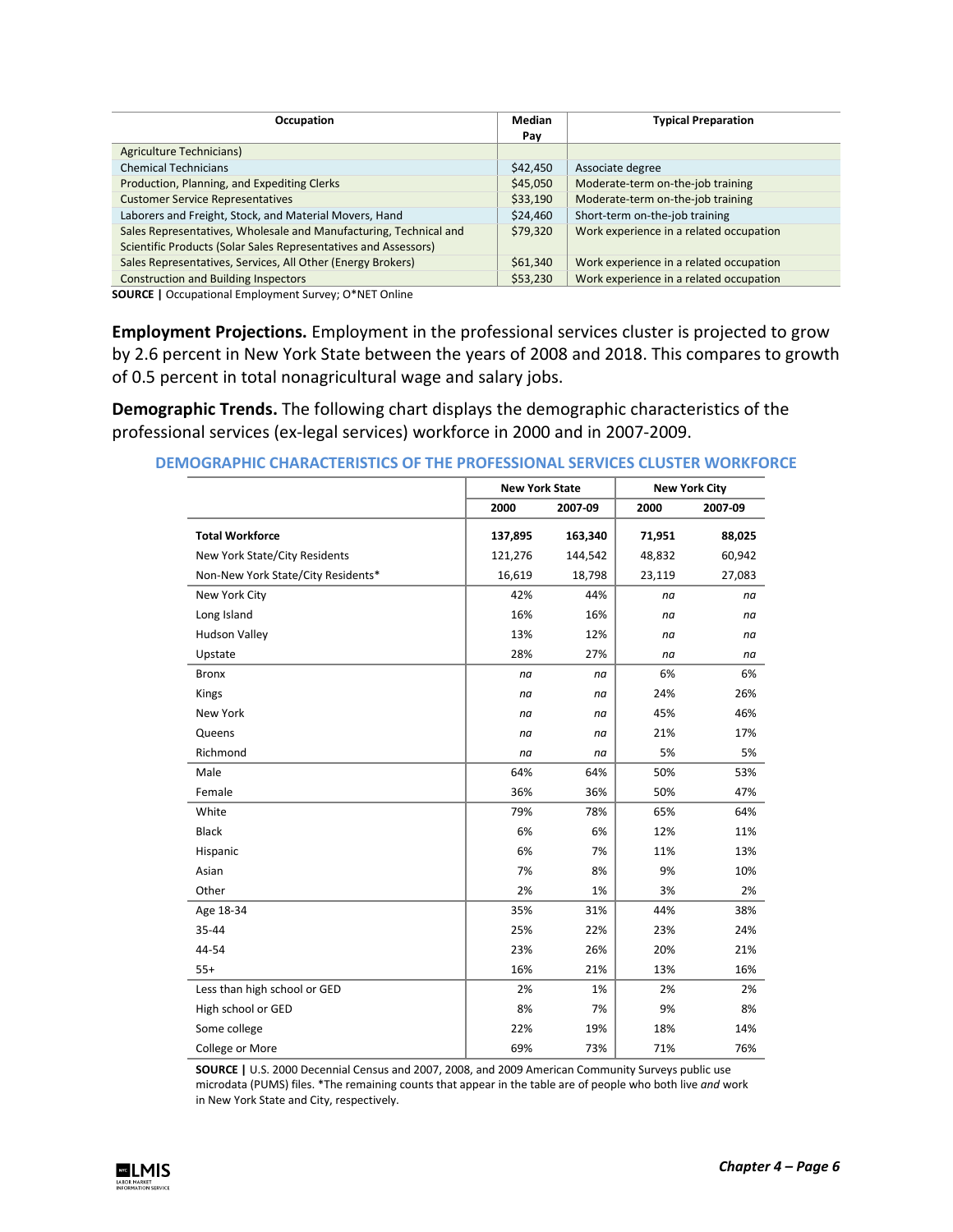Employment in professional services in New York State grew by 18 percent to over 160,000 workers in 2007-2009; employment grew by 22 percent in New York City during the same time period. In 2007-2009, New York City represented more than half of the total cluster employment in the State. About two out of five professional services workers in New York City commuted in 2007-2009. Four out of five of the State's professional services workers lived within state borders.

Women were better represented in the cluster in New York City than in the State as a whole, as were Black, Hispanic, and younger workers. A large majority of the workers held a four-year college degree and slightly more did so in 2007-2009 than in 2000.

### **Green Economic Activity**

For the purposes of the research, green economic activities in Professional Services were defined as those associated with energy efficiency and renewable energy, such as**:**

- consultation
- design
- production
- distribution
- construction
- installation
- assessment services

During focus group discussions conducted as part of this research, industry employers refined the concept of consultation to include energy management consulting and green building consulting, which included assisting clients to secure LEED or other green building certification. Employers also suggested that green economic activity in the industry includes evaluation, such as quality assurance and quality control, and marketing, construction management, planning, and commissioning. Commissioning generally means validating that building systems are functioning optimally according to design. Additional areas of professional services mentioned by focus group participants included project management, software development and research and development.

Architecture firms reported that until recently, green design was being pioneered by a small number of firms that were early advocates of environmental responsibility in architecture. Today, however, green design has become more mainstream, especially as new laws and government initiatives create incentives for green design. According to industry experts, architectural services in New York City have moved quickly in the direction of sustainability. The first green skyscraper in New York City – 4 Times Square – was completed only 12 years ago. Since that time, the industry in New York and other major cities has "greened up significantly." In the last five years, almost all major commercial construction projects in New York City have been designed to be LEED-certified or to an equivalent sustainable standard.

**How Green Firms Differ.** Many professional services firms believe that they are sought after because of their particular expertise in green or sustainability and their access to people who are trained to design sustainable spaces.

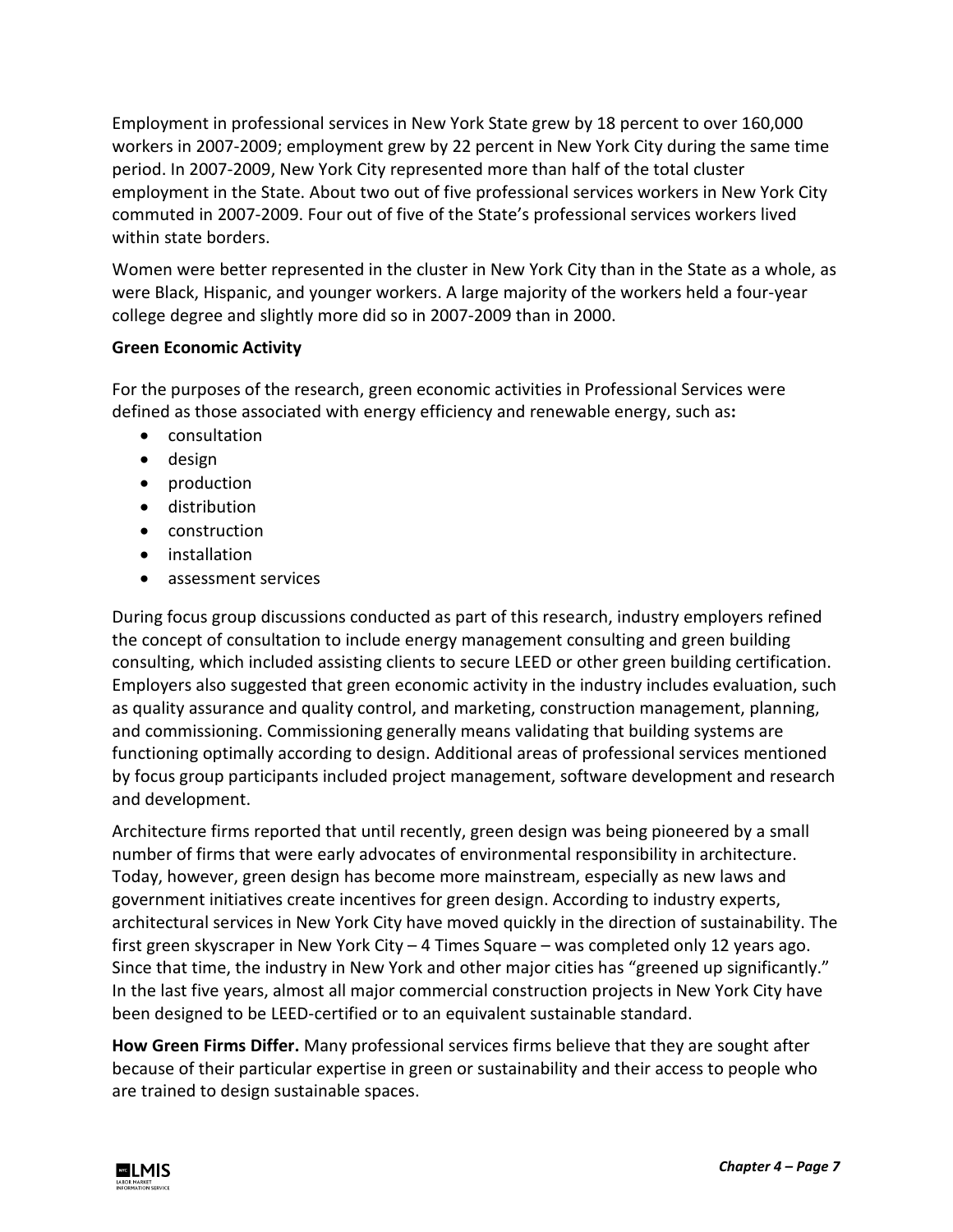Although sustainability may now be the norm for many architecture firms, some have more of a track record than others. Engineering and consulting firms report that clients hire them because they have a different perspective – they look at buildings in a different way. Firms may also have sub-specializations within sustainable architecture and engineering. For example, some are experts in photovoltaics, others in computerized energy modeling, commissioning, project management or particular software, such as high performance building management systems. In many cases, these firms are building on prior expertise garnered over a period of time. For example, engineering firms that previously specialized in heating, ventilation and air conditioning (HVAC) systems are more likely to specialize in energy efficient HVAC management systems.

The following are direct quotes from representatives of professional services firms on the topic of what sets them apart from other firms:

- "I think that part of our *modus operandi* is the sustainable term … we're carbon-neutral and we practice green, sustainable activities within the firm and within our parent firm. That promotes what we believe in and with virtually all of our clients…. One of the reasons they come to us is because our sustainable expertise is a value-added. The corporate image now is to be green. So our firm provides consulting and design services to help our clients become greener and more sustainable."
- "We also try to be practical because it … should also make practical economic sense to provide the best value to the customer…. You need to look at what the capital budget is for the client and make sure that what you're promoting makes economic sense. But you also want to make sure that if they want to promote a new technology, that you have the expertise to design it and have it implemented."
- "I would say that most engineering firms in our business are familiar with the products and are familiar with energy conservation as a concept and practice it every day. I think the distinction that can be made is the expertise in-house to conduct special studies and evaluations.… Computerized energy modeling is a specialty. It takes a long time to train somebody to do that. Not all firms have that capability."
- "Commissioning is another thing that people offer, but to do it over a long term, you have to develop an expertise in it and you have to train people. I think the distinction between firms is a question of expertise. Having done something over and over again, it becomes not a unique service but something that you do every day."

Some focus group participants noted that some firms have been drawn into the sustainable building design field that have less than adequate experience in their fields. One business person went so far as to say that "garbage firms" and "schlockmeisters" have been attracted because of public funding and utility funding, and that these firms may sometimes "low-ball" their competitive bids. In general, however, it was felt that firms that already have the expertise are poised to take advantage of new, green professional service opportunities.

In addition to the laws, regulations and statutes driving the green economy discussed in the introduction to this report, experts and focus group participants cited the following supply and demand dynamics as distinct to green professional services:

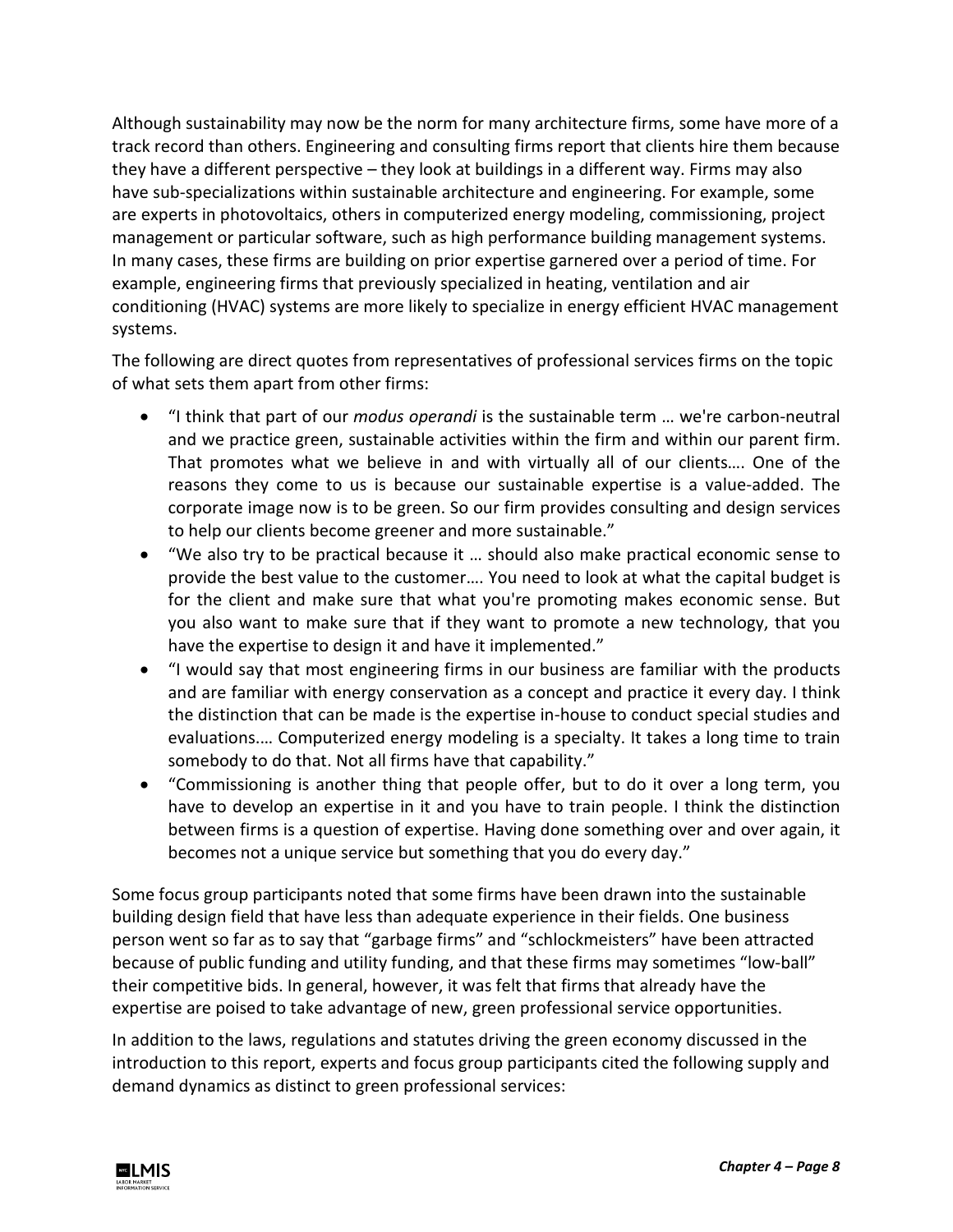- *Market forces*. Over the last ten years, many commercial customers, especially those involved in high-end Class A and B+ office space in New York City, have been interested in building and retrofitting sustainably, usually with LEED certification. High-end Class A and B+ tenants appear to be demanding LEED-certified space, and building owners find they can charge a premium for rent for such spaces. However, the general economy and downturn in construction have slowed the pace of design activity in this portion of the industry.
- *Demand from colleges and universities*. More than 670 college and university presidents have signed The American College and University Presidents' Climate Commitment. Some have set the goal of "carbon neutrality" by 2030. This commitment is having an impact on all major new building projects. One firm that participated in a focus group noted that it has many clients in the university and non-profit sectors that were interested in sustainability, and commented that the movement is in part student-driven. The Climate Commitment is having an impact on signatories' building projects as well as operations, maintenance, policies, practices and academic curriculum. Demand is also often driven by an educational institution's mission – creating excellence in education focused on relevant curriculum for the next generation.
- *Demand from healthcare facilities*. Because hospitals and health centers are big energy and water users as well as waste producers, they stand to gain a great deal from sustainability. This sector currently offers a major opportunity for energy savings and sustainable design. The nature of the healthcare industry influences its commitment to a healthier environment and lifestyle.
- *Demand from non-profit organizations that aspire to high levels of sustainability as part of their missions*. An example of this is the Audubon Society, which redesigned and renovated its World Headquarters' rental space at 225 Varick Street in Manhattan. (National Audubon Society)
- *Cost of energy*. Several industry experts reported that if and when the price of conventional fuel increases, there will be more incentive to save on energy costs. One said that "we may not be able to count on a passion for green, but we can count on the economics, on the payback of energy efficiency improvements."

In focus group discussions conducted as part of this research, many firms discussed how regulatory forces either have had or are expected to have an impact on demand for their services. In New York City, many felt that the new local law 84 mandating benchmarking in large buildings with at least 50,000 square feet would stimulate the green architecture and engineering industries.

An industry expert noted that incentives can "sweeten the pot" but are not "make or break." The same expert said that incentives sometimes require a fair amount of effort in the application process, and that organizations/companies sometimes use up a good portion of the value of the incentive in the time it takes to apply for them. On a similar note, another focus group participant said that his firm helps clients "wade though" the complex requirements and procedures involved in obtaining public sector incentives.

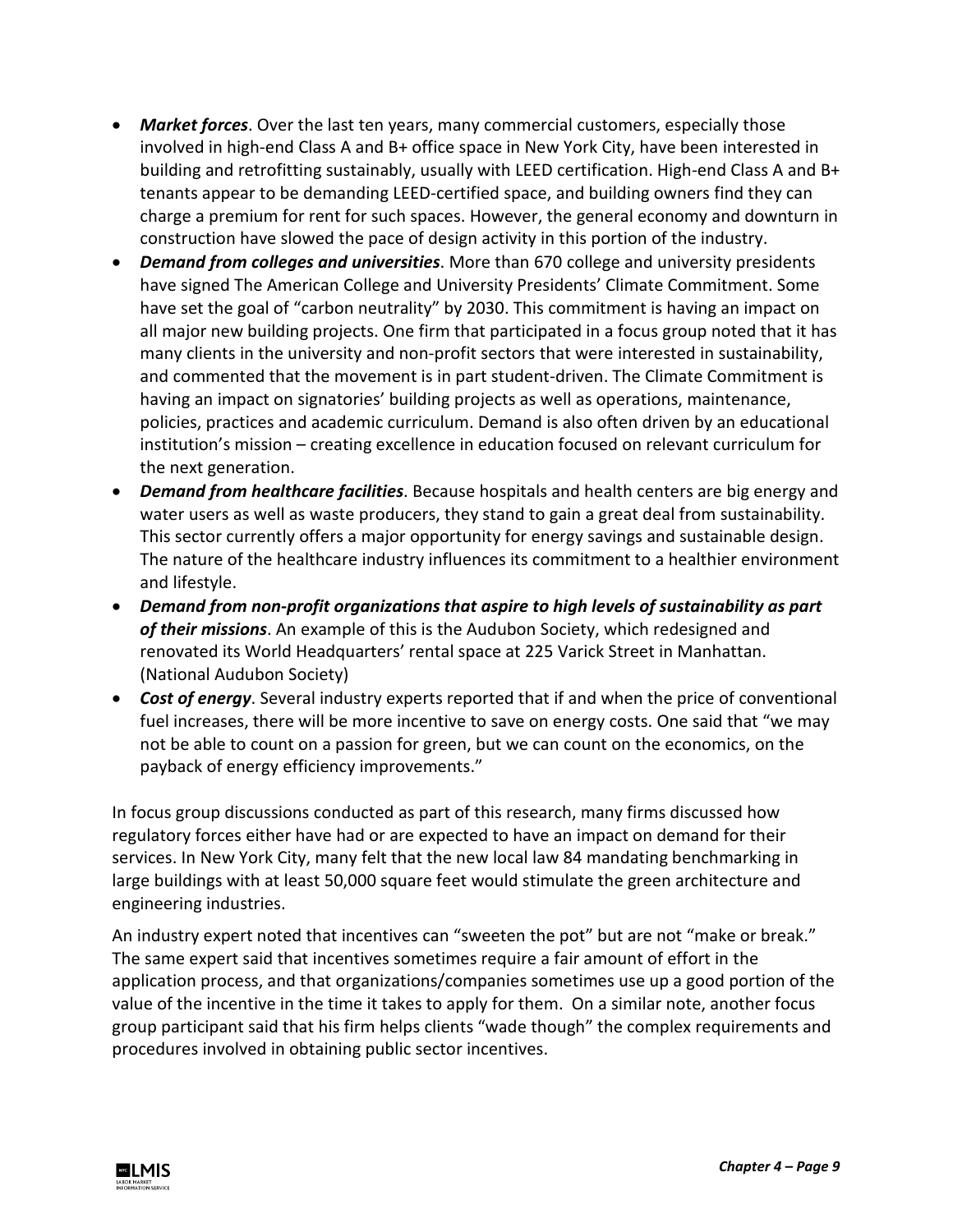## *Green Employment in Professional Services*

## **Firms and Employment: Survey Results**

Statewide, 28 percent of firms in the professional services industry cluster report that they have one or more green employees. The map and chart below display the findings by region.

In professional services, firms in the five boroughs of New York City dominate the green labor market in New York State. One-third of all professional services firms in New York City have green employment – the highest regional share. Also, green New York City firms account for nearly half of all green firms in the industry cluster statewide.

In regions outside New York City, there are fewer professional services firms with green employment but some regional shares are high. For instance, 300 green professional services firms are located in the Capital Region/Mohawk Valley/North County, and comprise 31percent of all professional services firms in the region.



| <b>Firms</b>                            | <b>New</b><br>York<br><b>State</b> | <b>New York</b><br>City | Long<br>Island | <b>Hudson</b><br>Valley | Capital Region/<br>Mohawk Valley/ North<br>Country | Central NY/<br><b>Southern Tier</b> | Western NY/<br><b>Finger Lakes</b> |
|-----------------------------------------|------------------------------------|-------------------------|----------------|-------------------------|----------------------------------------------------|-------------------------------------|------------------------------------|
| Number with Green<br><b>Employees</b>   | 2,840                              | 1,340                   | 400            | 430                     | 300                                                | 170                                 | 200                                |
| <b>Total Number in Cluster</b>          | 10,300                             | 4.080                   | 2,060          | 1,510                   | 950                                                | 610                                 | 1,100                              |
| <b>Percent with Green</b><br>Employees* | 28%                                | 33%                     | 20%            | 29%                     | 31%                                                | 28%                                 | 18%                                |

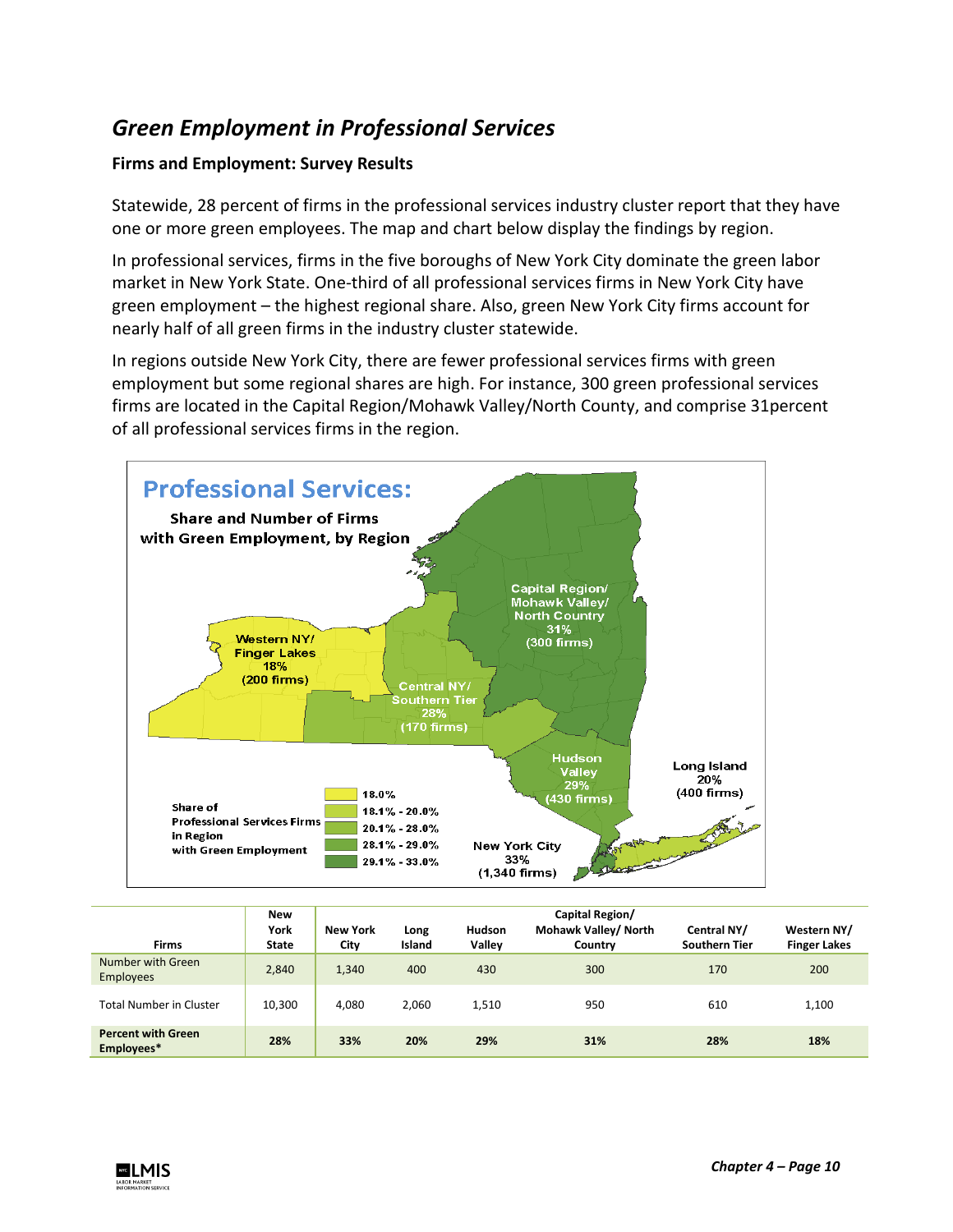In terms of the green share of total professional services employment in the state, survey results indicate that 23 percent of the total employment in the sector is green.

As the chart below indicates, green employment in the professional services cluster is heavily concentrated in two regions. New York City has 15,500 green professional services workers – 28 percent of all workers in the cluster – and Capital region/Mohawk Valley/North Country has 6,150 – 36 percent of all workers in the region. Green professional services workers in these two regions combined account for over two-thirds of statewide green employment in the cluster.



|                       | New<br><b>York State</b> | <b>New</b><br>York<br>City | Capital Region/<br>Mohawk Valley/ North<br>Country | Hudson<br>Vallev | Central NY/<br><b>Southern Tier</b> | Long<br>Island | Western NY/<br><b>Finger Lakes</b> |
|-----------------------|--------------------------|----------------------------|----------------------------------------------------|------------------|-------------------------------------|----------------|------------------------------------|
| Green<br>Employment   | 31,490                   | 15.050                     | 6,150                                              | 2,880            | 2.260                               | 2,180          | 2,970                              |
| Regional Employment   | 138,600                  | 52.910                     | 16,900                                             | 15.240           | 11.620                              | 22,200         | 18,040                             |
| <b>Percent Green*</b> | 23%                      | 28%                        | 36%                                                | 19%              | 19%                                 | 10%            | 16%                                |

Firms with green employees were asked whether they expected their green employment to be larger, smaller or unchanged a year later. Of the 2,840 Professional Services firms with green employment, 83 percent expected their green employment to grow larger (38%) or remain unchanged (45%).

Firms without green employees were asked whether they expected to have green employment a year later. In answer to this question, 74 percent of the 74,600 without green employment

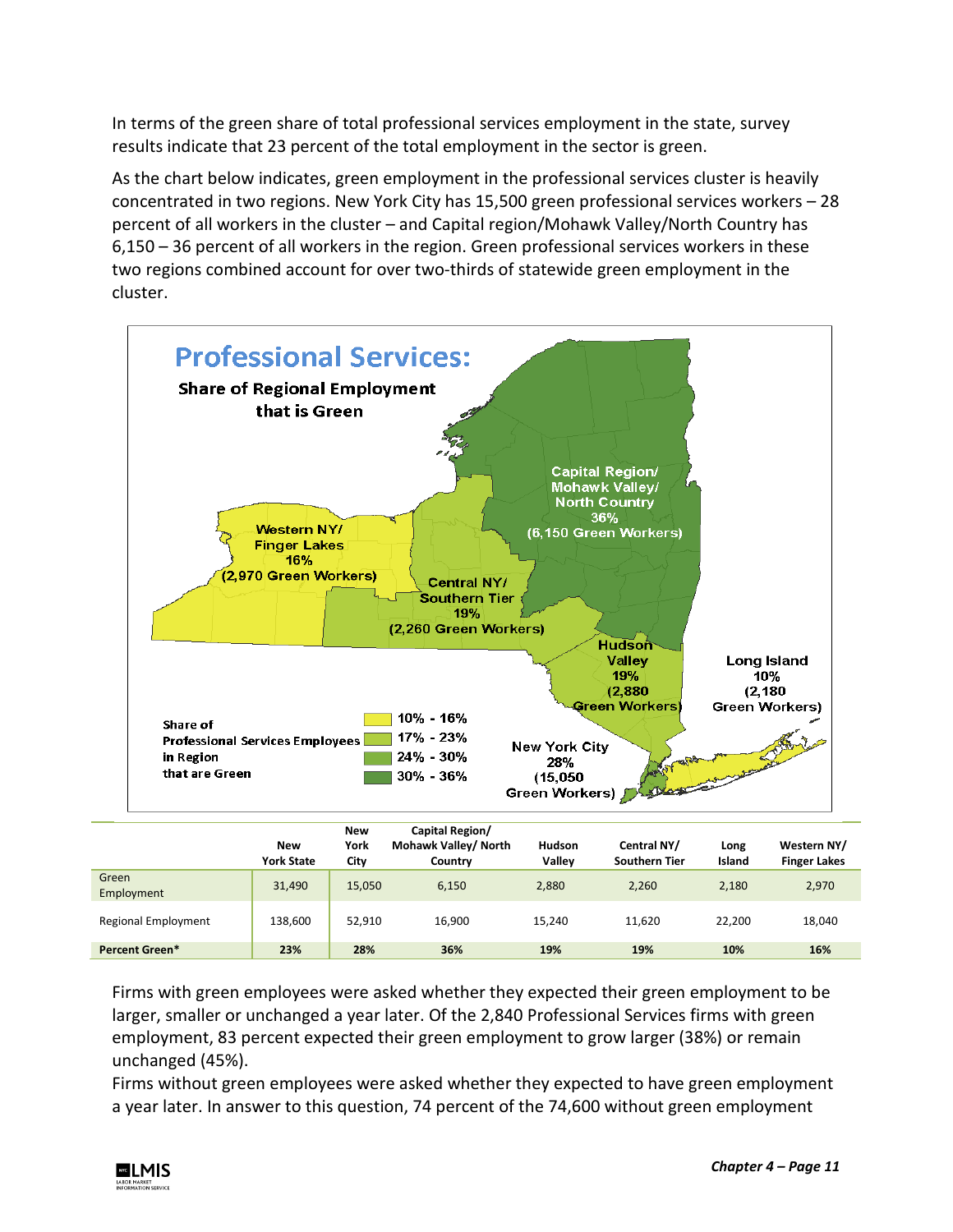said they did not expect any change, 4 percent expected to have green employees a year later, and 22 percent were not sure.

**Composition of Green Workforce.** The green economy, while sizable, exists within the larger economy, which is growing very slowly. Employment in the construction industry, in particular, has not yet recuperated from the recession, and this has affected the hiring of architects and some types of engineers. Industry experts report very little hiring of architects at present, and many architecture firms have reduced staff in the last few years.

In general, employers in the focus groups did not view their green workforce as separate from their regular workforce. Although many view a commitment to green or sustainability as an asset in hiring, most provide training on-the-job to make sure that employees have the green skills they need to perform effectively.

Employers were asked in the survey what if any green credentials they prefer their employees to have. As shown in the chart below, 57 percent of the employers with green employees in New York State – and 74 percent in New York City – preferred a Leadership in Energy and Environmental Design (LEED) credential, eight percent prefer an Association of Energy Engineers (AEE) credential, and seven percent prefer an Institute of Electrical and Electronics Engineers (IEEE) credential.



## **GREEN CREDENTIAL(S) PREFERRED BY EMPLOYERS**

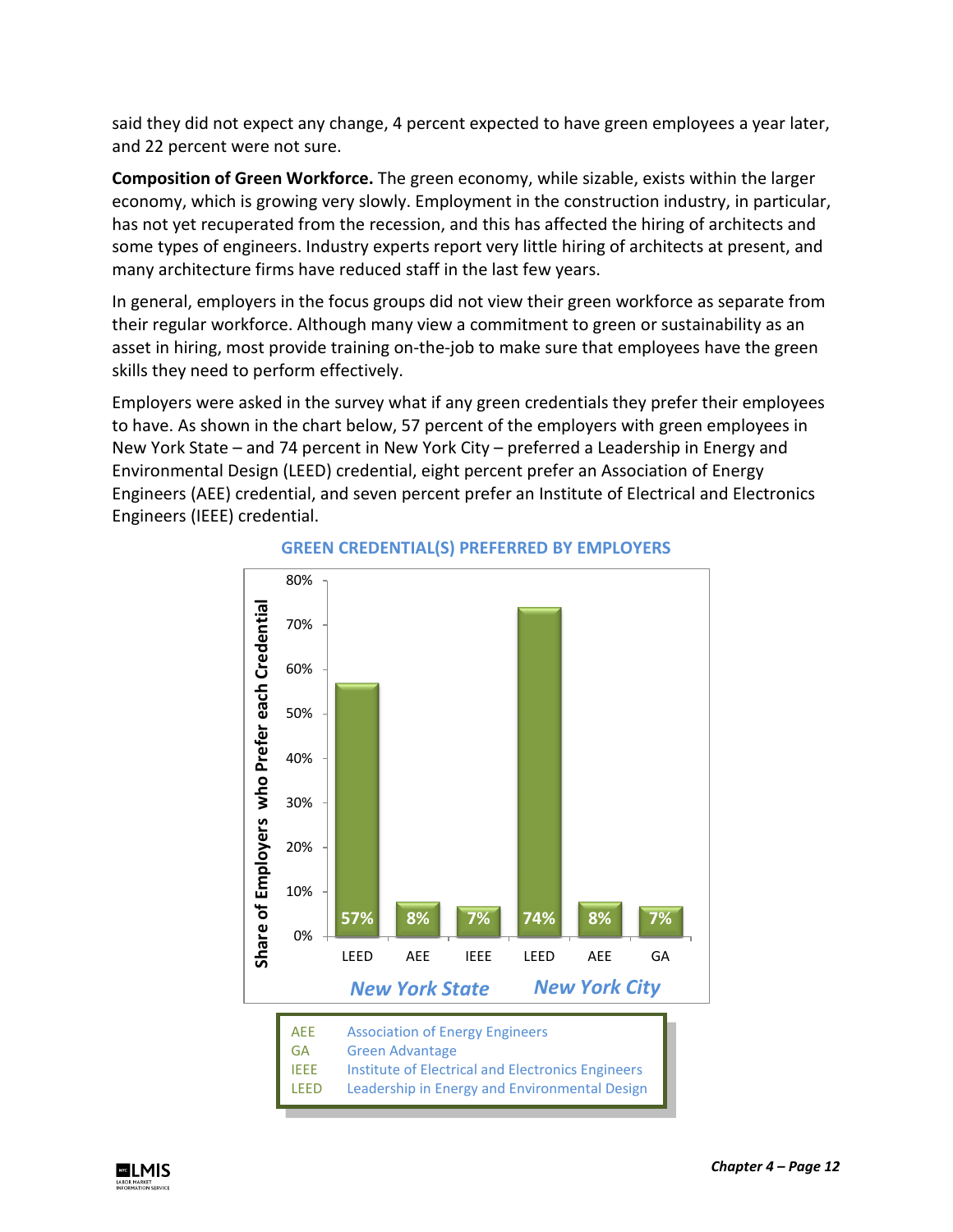#### **WHAT IS LEED?**

Leadership in Energy and Environmental Design (LEED®) is a rating and certification system for green buildings and an accreditation system for professionals. LEED is a registered trademark with the U.S. Green Building Council (USGBC), a non-profit organization made up of over 13,000 member organizations. LEED was introduced in 1998 and has been revised and expanded several times since that time. The U.S. Green Building Council (USGBC) has developed the LEED® Green Building Rating System™, a voluntary, consensus-based national standard for developing high-performance, sustainable buildings.

LEED offers both certification for buildings and accreditation for professionals. For buildings, the LEED standard consists of many different certifications covering new construction, renovations, and building operations. In order to qualify for certification, a building must earn and be awarded at least 40 points for improving performance in areas such as energy savings, water efficiency, CO2 emissions reduction, improved indoor environmental quality, and stewardship of resources and sensitivity to their impacts. Depending on the number of points received, there are four levels of certification: Certified, Silver, Gold, and Platinum.

LEED rating systems are currently available for new construction, existing buildings, commercial interiors, core and shell, schools, retail and homes. Rating systems are in pilot or under development for neighborhood developments and health care.

LEED Professional Credentials (LEED AP and Green Associate) recognize professionals who have demonstrated a thorough understanding of green building techniques, the LEED green building rating systems, and the certification process. The LEED Professional Credentials program is administered by the Green Building Certification Institute (GBCI), which was established with the support of USGBC to allow for objective, balanced management of the credential program.

**SOURCE |** [www.usgbc.org](http://www.usgbc.org/)

Architects and engineers interviewed in connection with this research indicated that LEED credentials are desirable because their firms work on LEED-registered projects. Some engineering firms also prefer a Master's degree in Energy Management; others consider an energy degree a "plus," but not necessary. Some architecture firms hire individuals without the LEED AP (Tier II) credential but expect new employees to earn the credential within 6 months.

## *Occupational Information*

**Key Occupations.** As shown in the chart on the next page, the statewide employer survey found that green employment in Professional Services is concentrated in a few occupations – Architects, Civil Engineers, Drafters, Mechanical Engineers and Electrical Engineers. Together, these five titles account for over two-thirds of the cluster's green employment. All of these occupations are involved in delivering energy efficiency products and services.

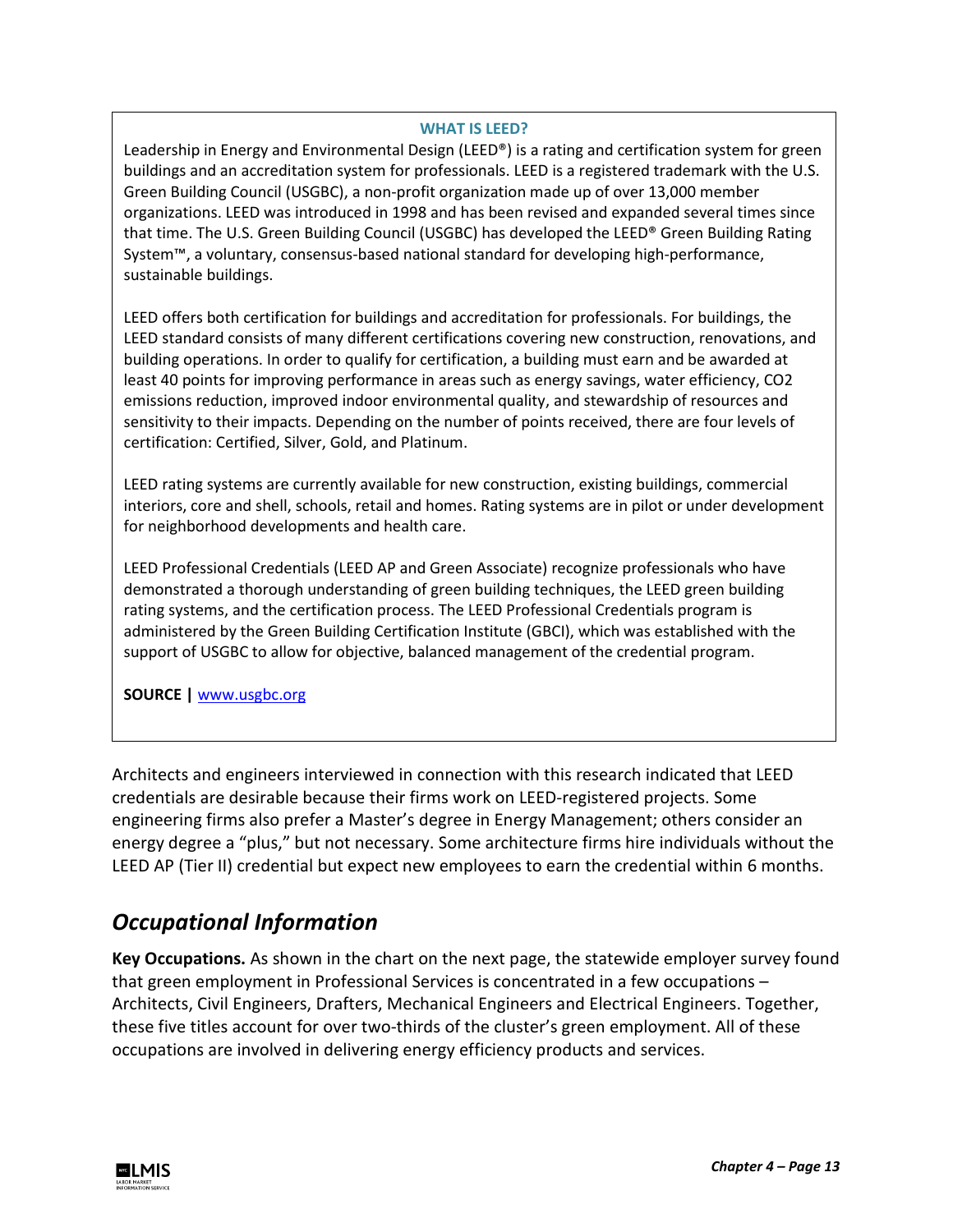'Other Occupations' make up 10 percent of the cluster's green employment. 'Other Occupations' includes job titles such as Occupational Health and Safety Specialists, Commercial and Industrial Designers, and Urban and Regional Planners.



#### **GREEN OCCUPATIONS IN THE PROFESSIONAL SERVICES CLUSTER**

The jobs mentioned most often by engineering firms represented in focus groups were *energy engineer, design engineer, mechanical engineer, electrical engineer* and *operating enginee*r. One participant pointed out that most energy auditors are mechanical engineers. Architects interviewed mentioned both architects and mechanical engineers as critical to green design. In describing some of these jobs, focus group participants added:

- *Design engineers* need to have the expertise to design and implement energy saving building systems such as lighting systems, plumbing systems, electrical systems, and heating and cooling systems.
- *Energy engineers* look at the entire building—the envelope, the systems, the electrical systems and lighting systems. They model the building and evaluate independent energy conservation measures as well as how they interact with each other. Focus group

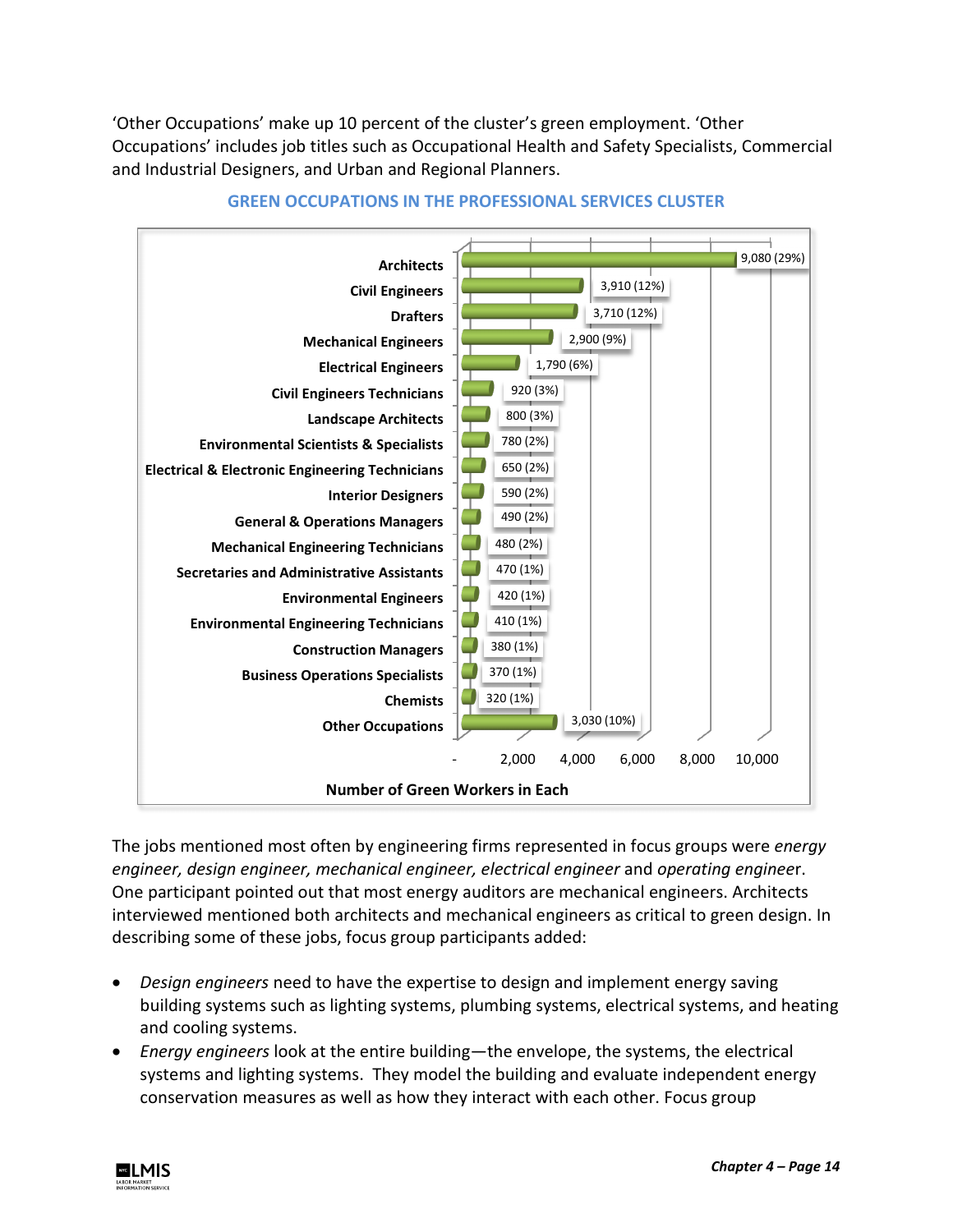participants noted that a great deal of sophistication is needed and that it requires a substantial amount of training. These firms utilize computer-assisted energy modeling, but the right information must be inputted, because if it is not modeled correctly, "you'll get bad information." As one employer said, "These are specialists—I call them energy specialists."

- Representatives of consulting firms mentioned the need for *financial analysts* who understand the relationship of energy to total energy cost.
- Some engineering firms design, manage and run energy efficiency programs and have a need for *program evaluators, measurement and verification professionals,* and *inspectors.*
- Another skill shortage area often mentioned in the employer focus groups was *Heating, Ventilation and Air Conditioning* (HVAC), where companies reported that additional training is needed for HVAC technicians to "take them to the next (green) step."

New York City engineering firms, in particular, indicated that there are opportunities for lessskilled people in the energy audit business, but not in engineering tasks. Citing the huge local building stock, they believed that less skilled people, including returning service people, could carry out a circumscribed auditing regime.

The general feeling among industry experts and focus group participants was that people become more valuable with hands-on experience and that there is no substitute for this. Another observation was that people with commitment to sustainability and broad interest in the field are valued.

**Recruitment, Retention and Turnover.** As part of the employer survey, green firms were asked whether they have difficulty recruiting qualified workers. Of the 2,840 green firms in this cluster, 17 percent (490) had difficulty recruiting qualified green workers. Six percent had difficulty recruiting for more than one occupation.



#### **PERCENT OF PROFESSIONAL SERVICES FIRMS WITH RECRUITING DIFFICULTIES**

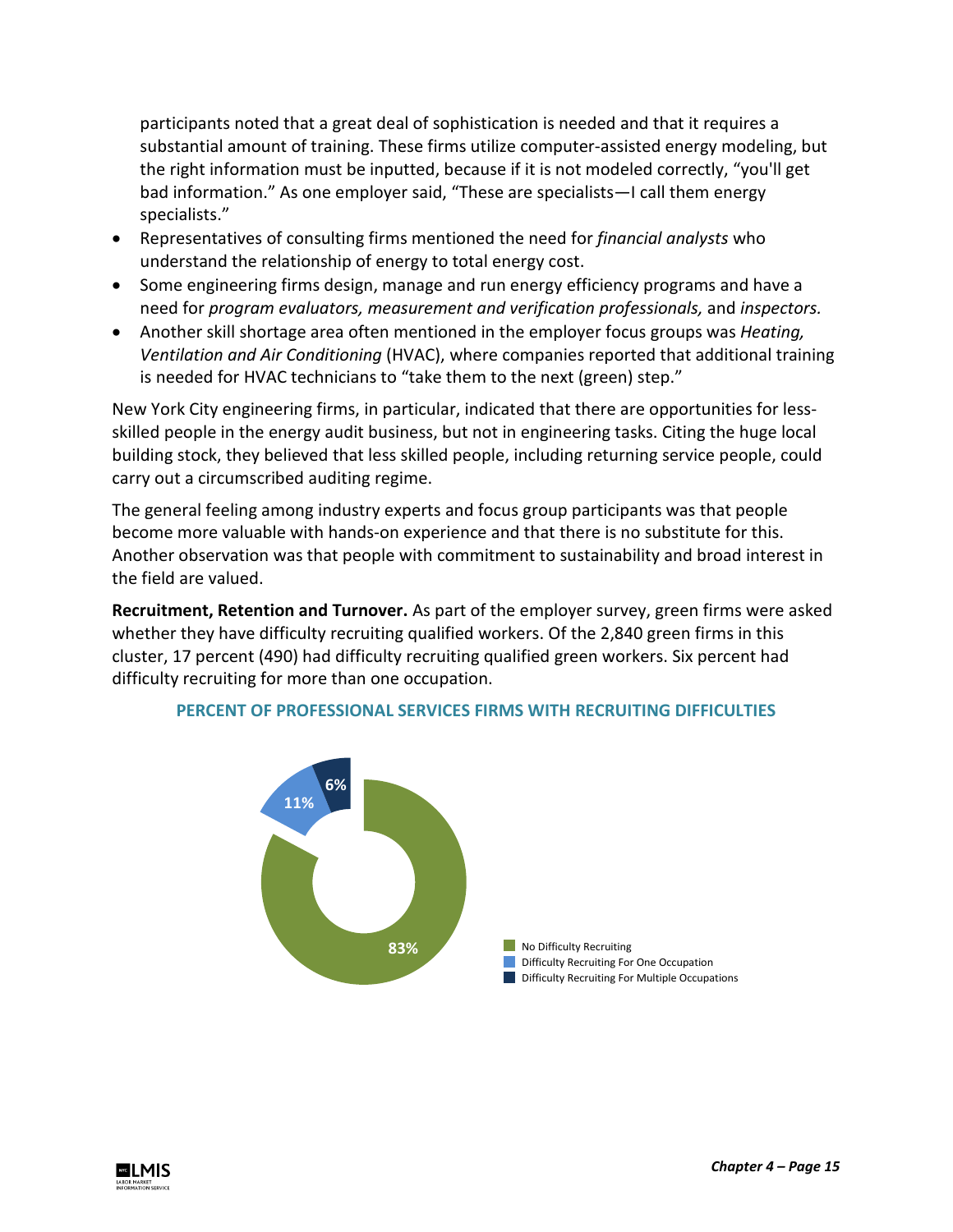The occupation for which employers have the most difficulty finding qualified employees was chemist, where 53 percent of firms report this issue. The second most frequent occupation with recruiting difficulties was Business Operations Specialist, which is the O\*NET title that includes Energy Auditor. Occupational recruiting difficulties varied by region, however. The three most difficult to recruit occupations in each region were as follows:

- Capital Region/Mohawk Valley/North Country: Computer Programmers, Application Software Developers, and Chemical Engineers
- Central New York/Southern Tier: Architects, Civil Engineers, and Electrical Engineers
- Hudson Valley: Architects, Electrical Engineers and Mechanical Engineers
- Long Island: Chemists, Chemical Technicians (no other occupation cited)
- New York City: General and Operations Managers, Architects, and Civil Engineers
- Western New York/Finger Lakes: Construction Managers, Architects, and Civil Engineers

Focus group participants from engineering firms said they had difficulty both recruiting and retaining engineers in general. Several suggested that more marketing and outreach is needed to make this field attractive. Some felt that the pay may not be competitive enough to attract qualified candidates to engineering work.

One downstate employer mentioned that geography is important, and that Long Island firms have more difficulty finding and retaining engineers than do firms in Manhattan. Some suggested that higher salaries are needed because of the high cost of living in the New York City metropolitan area. One person believed that engineering salaries would increase in the near term, citing the shortage of talent in the field.

According to focus group participants, a number of people leave engineering to enter higher paying fields such as financial services. There was general agreement that turnover is high in engineering.

Although not typically considered a professional service occupation, focus group employers in New York City cited a shortage of operating engineers, which is the job title typically used in New York City for Stationery Engineers and Boiler Operators. Employers said that many existing operating engineers are older and that it is hard to "change old-timers' minds about new ways of doing things." Some said that there are "no young people coming into this field." Also, it was felt that some of the new technology is too complex for the older workforce, drawing an analogy to auto mechanics that needed to learn how to work with computerized equipment when automotive technology changed. Operating engineers play key roles in both commissioning and retro-commissioning buildings. Employers suggested that there should be courses to improve the skill sets of existing operating engineers.

The major sources of recruitment reported by employers in focus groups and interviews were referrals from people within the company and word of mouth, hiring directly from colleges, and online job boards, such as Monster. Among these sources, however, job boards were seen as the least useful.

In New York City, some engineering firms reported recruiting employees from City agencies. In fact, one focus group participant had previously worked for the City. In addition, some large

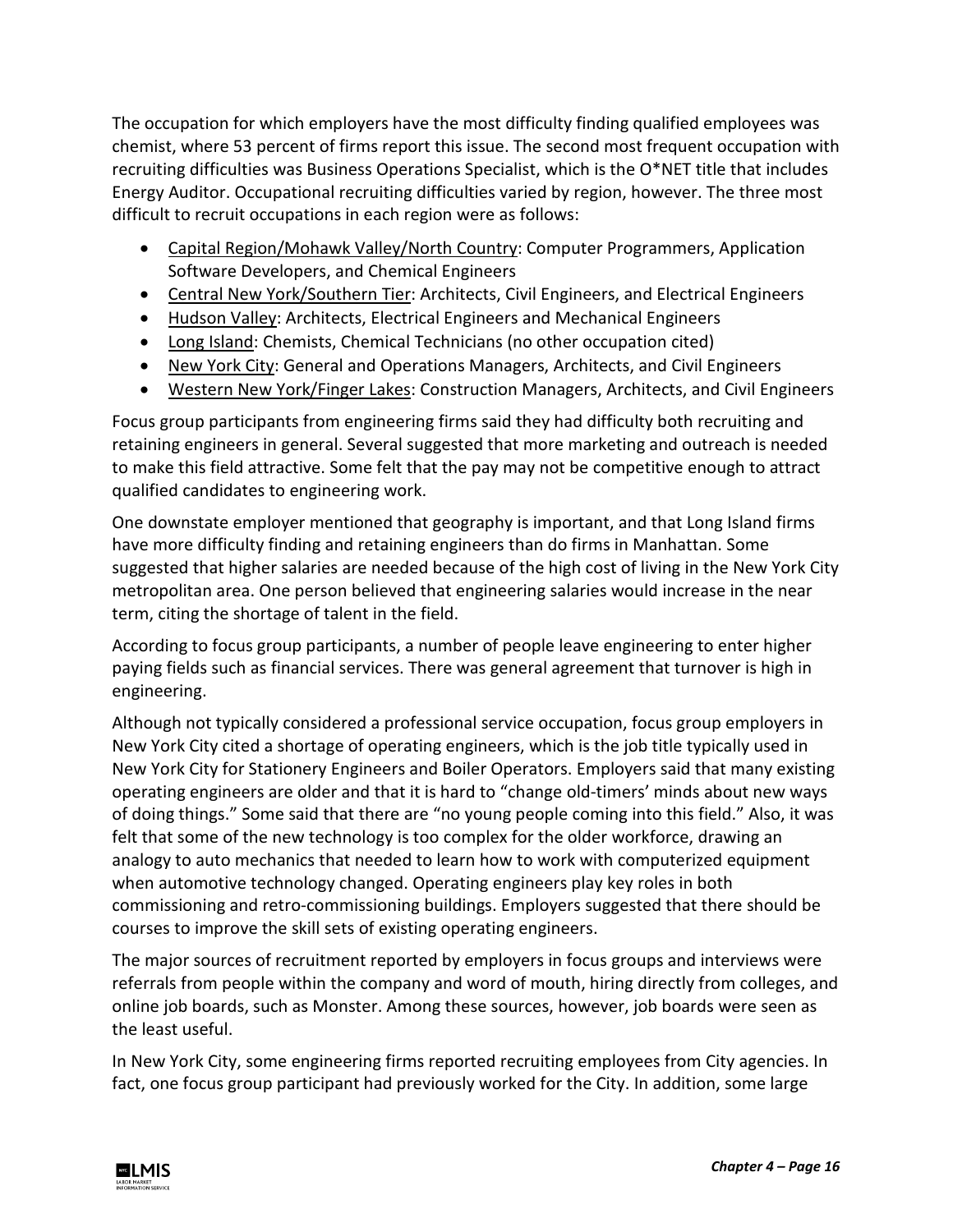non-profit organizations involved in energy efficiency and weatherization employ similar types of employees to engineering firms that specialize in these same areas.

Colleges mentioned as sources of recruitment included Manhattan College, SUNY schools, Penn State, Rochester Institute of Technology, Northeastern, Rutgers, Columbia, New York Institute of Technology, Stevens Institute of Technology, Massachusetts Institute of Technology, and New York University. There was general agreement that schools that offered degrees in both Architecture and Engineering were ideal. They indicated that the reputation of the school was not as important to them as the degree itself. They also emphasized – as did employers in other industries included in this study – that they value co-op and internship programs operated in partnership with colleges and universities. Focus group participants said that their criteria for hiring includes motivation, hard work, "smarts," commitment, capacity and willingness to learn, and imagination.

**Educational Preparation.** In the statewide survey, employers were asked how many of their employees required new skills to be able to perform their work in a green economy, and of those that required skills, where they were acquired. A strong majority, almost nine out of 10 employers with green employment required enhanced skills.



## **SHARE OF PROFESSIONAL SERVICES FIRMS WITH GREEN EMPLOYMENT REQUIRING ENHANCED SKILLS**

As the chart on the next page illustrates, the sources of enhanced skills training ranged from the most informal (on-the-job training) to the most rigorous and formal (advanced degree). The most common sources were professional trade association – most likely LEED accreditation from the U.S. Green Business Council, discussed in greater detail above – and on-the-job training.

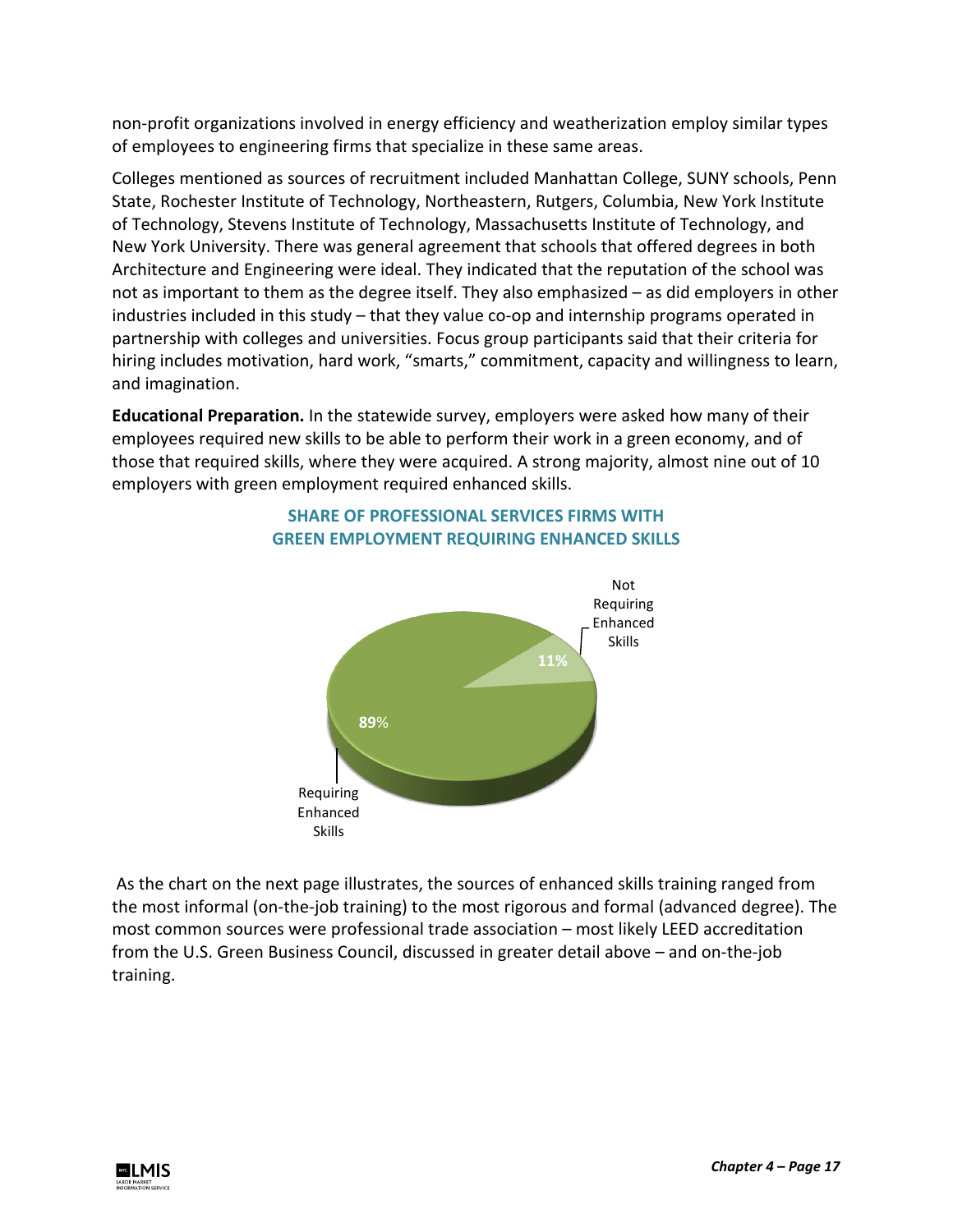#### **SOURCES OF ENHANCED SKILLS TRAINING**



Employers that took part in focus groups reported that most training for green "enhanced" skills is on-the-job, with senior people teaching junior people. According to these employers, college graduates come prepared with the "basics," but they need to learn "nuances" to be of key value to the firms.

A key finding of the focus groups is that employers would like help with the cost of training people in new skills. Firms indicated that training can be a huge burden, as it takes time to train junior people who may take their new skills with them to earn more in another firm or another industry.

Specific training needed included energy modeling for energy specialists and LEED EB training in commissioning for Operating Engineers. A number of employers are having trouble finding qualified individuals for energy modeling, and believe that courses in energy modeling should be created by schools.

Commissioning is not easily trained, however, as it requires extensive experience usually gained over a long period of time. Employers added that there is also a special type of training in commissioning or retro-commissioning for LEED, existing buildings. As one focus group participant explained, "The building management system is much more sophisticated. So you need to have the ability to look at operating the systems as efficiently as possible, training the operating engineers who are going to take over the systems."

One focus group participant mentioned that there are energy efficiency programs overseas, but that in the U.S., there are no programs for energy efficiency and that they are needed, especially at the undergraduate level.